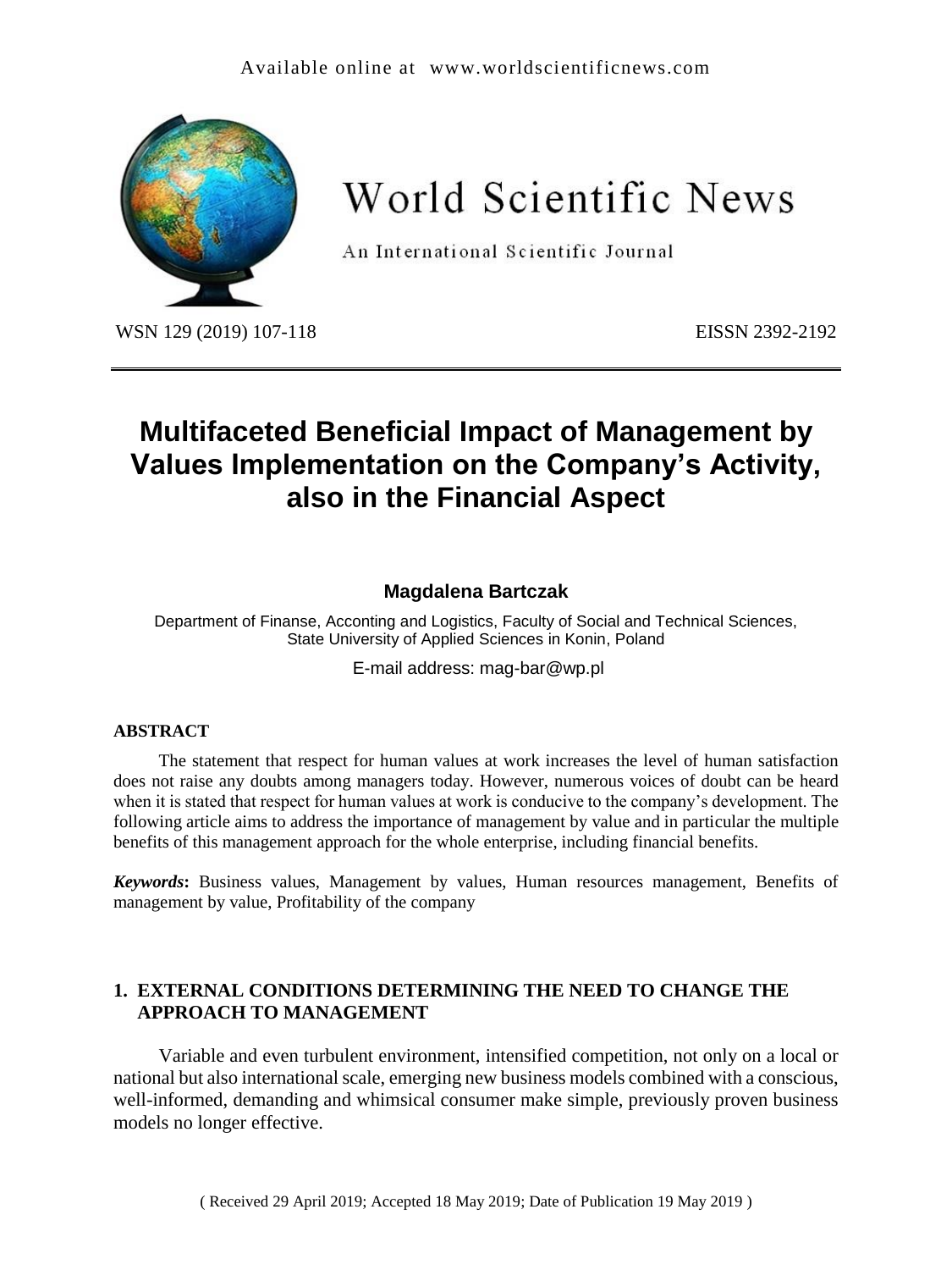Managers who have made decisions based on market and financial information and achieved their goals by focusing on marketing are beginning to see new challenges and the need to change their approach to management.

Social changes on the part of clients and employers are accompanied by parallel transformations on the part of those who provide employment. We are dealing with a knowledge society. Open access to the Internet contributes to general exchange of information and opinions on the employer between current, former and potential employees. The requirements of potential employees are now much higher and, in addition, global studies confirm that they are being redefined.

One of the world's studies shows that among the nearly thirty-stage list of factors most motivating to work, remuneration was only in the eighth position, the fourth position was mentioned as good relations with superiors, the third one as the possibility of finding a balance between life and work. The second most important motivating factor for work was good relations with co-workers, and the most important was the feeling of being appreciated in our job. The results of these studies show that changes in the labor market are beginning to have a more personal dimension and that employees are increasingly looking for recognition in their jobs.

Other studies conducted and published by Harvard Business Review Poland in a special report describing several thousand work-related events and their impact on employee satisfaction confirm the earlier conclusions. Again on motivating employees HBR special report "Motivating success". The results of this study are presented in Diagram 1.

All these phenomena have made managers in the business arena realize that a significant step forward in the evolution of their management approach is necessary. The first approach to MBI (Management by Instructions) was used in the 1920s, when industry dominated over services and work in them was relatively simple and required only good performance of repetitive activities.

Along with the organization's development, the development of services and increase of their importance in the economy, i.e. in the 1960s, the development of MBO concept (Management by Objectives) took place. In this approach, superiors define only objectives, and each employee managed in this way takes the path to their implementation, which binds managers to the organization's objectives, provides a lot of satisfaction and a sense of responsibility among the team. It was also then that there was a change in the approach to expectations towards the employee and employer's promises in exchange for their fulfilment. In return, the company expected them to be obedient and hard-working, and over time, a new agreement emerged in which the employee was ready to show initiative in action in exchange for opportunities for development.

However, at the beginning of the 21st century it turned out that management in a fast and globalized world caused that managers were not achieving their objectives, and in addition, despite their efforts, they were not even able to clearly define what they did well and failed, because there were a number of changes between the beginning and end of activities that they were not able to predict.

This in turn led to frustration and attempts to search for theories to better understand behavior. Under this approach, people work most effectively and are able to make a huge commitment and mobilize their creative resources when the work they do allows them to realize their valued values and meet important higher-level needs.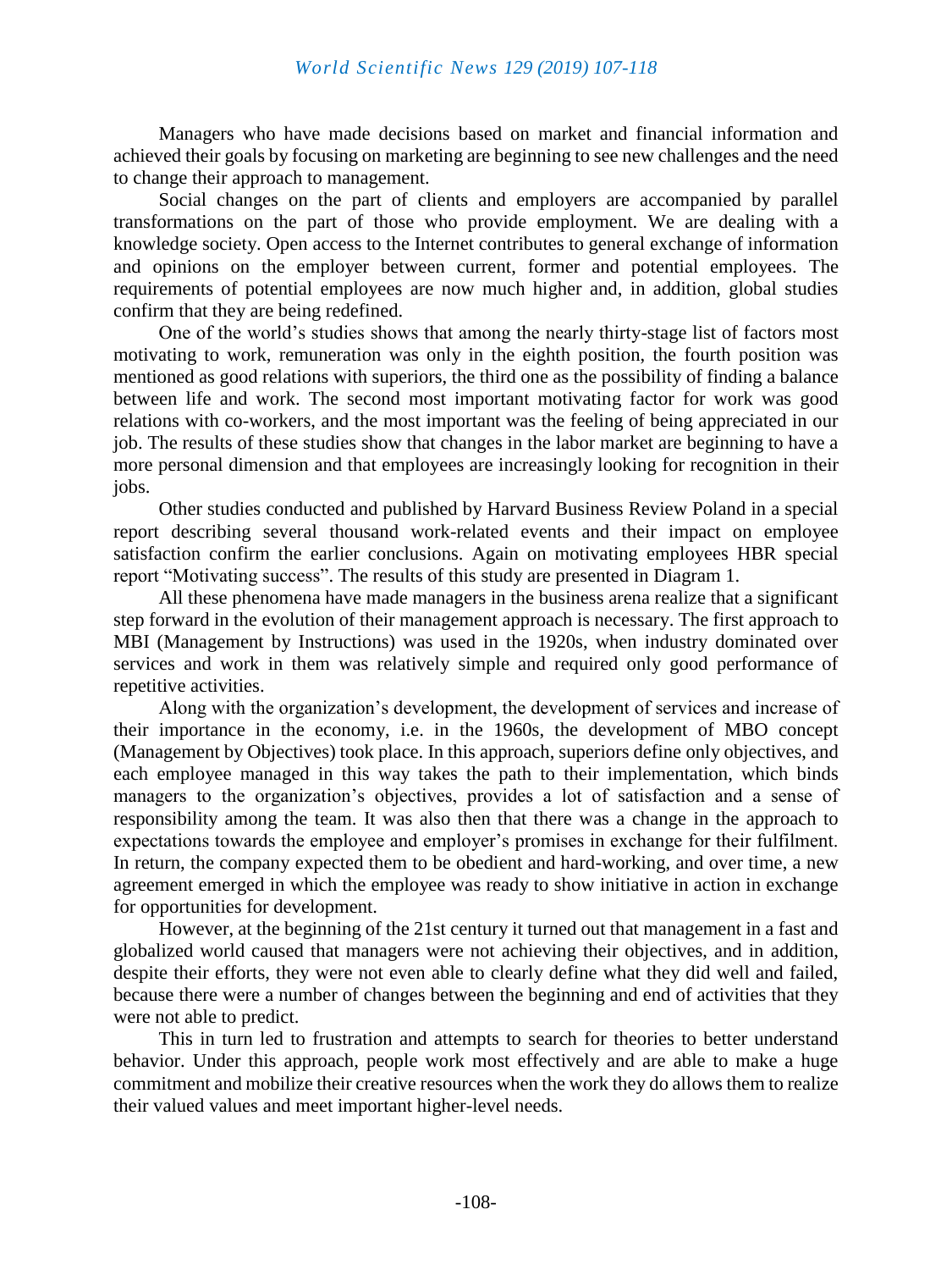

**Diagram 1.** Factors influencing the attitude of employees to work (determined on the basis of 12 studies)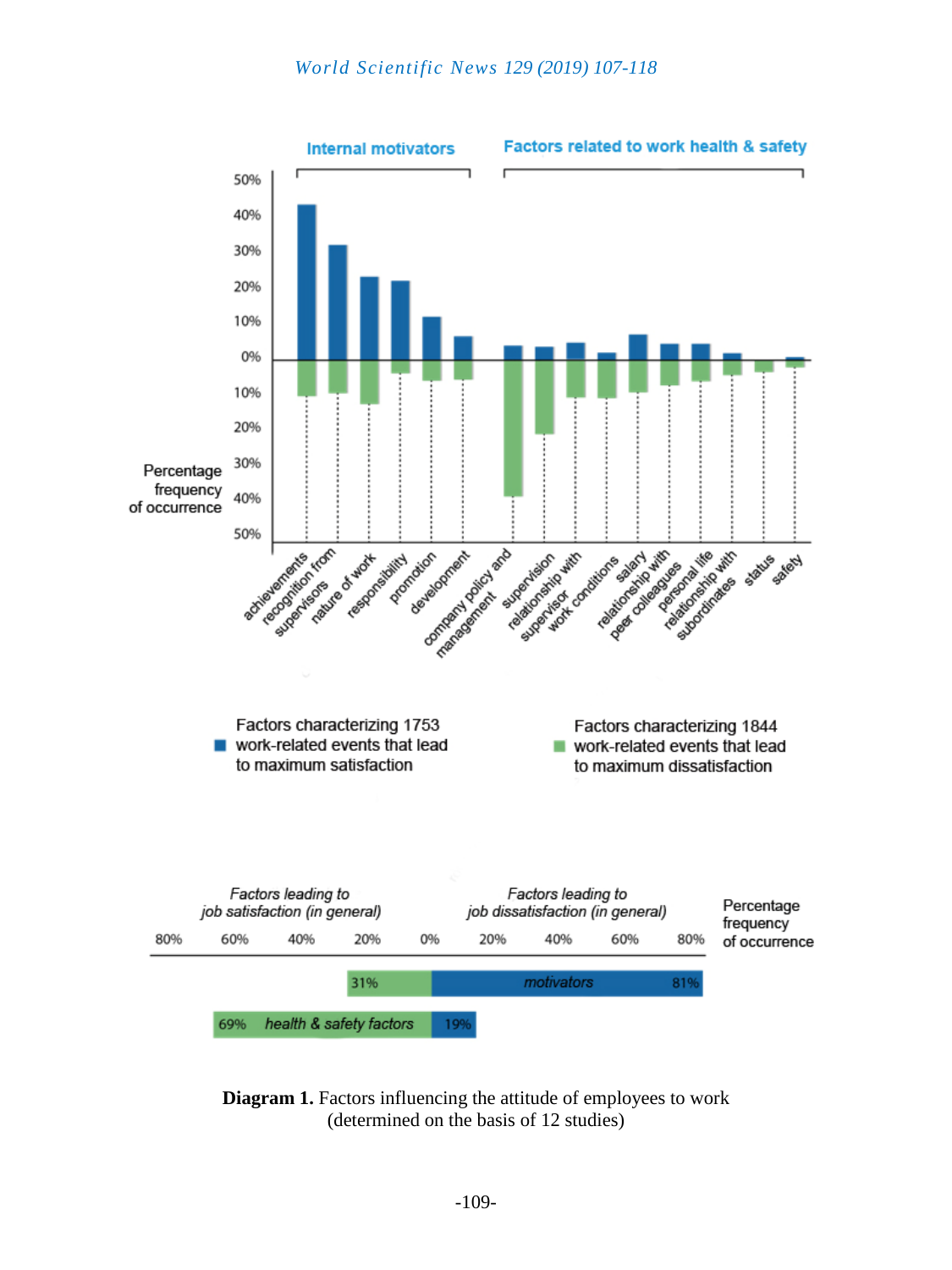All these phenomena have made managers in the business arena realize that a significant step forward in the evolution of their management approach is necessary. The first approach to MBI (Management by Instructions) was used in the 1920s, when industry dominated over services and work in them was relatively simple and required only good performance of repetitive activities. Along with the organization's development, the development of services and increase of their importance in the economy, i.e. in the 1960s, the development of MBO concept (Management by Objectives) took place. In this approach, superiors define only objectives, and each employee managed in this way takes the path to their implementation, which binds managers to the organization's objectives, provides a lot of satisfaction and a sense of responsibility among the team. It was also then that there was a change in the approach to expectations towards the employee and employer's promises in exchange for their fulfilment. In return, the company expected them to be obedient and hard-working, and over time, a new agreement emerged in which the employee was ready to show initiative in action in exchange for opportunities for development.

However, at the beginning of the 21st century it turned out that management in a fast and globalized world caused that managers were not achieving their objectives, and in addition, despite their efforts, they were not even able to clearly define what they did well and failed, because there were a number of changes between the beginning and end of activities that they were not able to predict. This in turn led to frustration and attempts to search for theories to better understand behavior.

The answer to these searches is MBV (Management by Values). Under this approach, people work most effectively and are able to make a huge commitment and mobilize their creative resources when the work they do allows them to realize their valued values and meet important higher-level needs.

## **2. BARRIERS FOR MANAGEMENT BY VALUE IMPLEMENTATION**

Although nowadays there is an increasing number of literature sources, publications and conferences referring to the need to change the approach to management, the observation of business practice seems to contradict it. Only a few companies have taken the path of management by values, a significant part is in management by objectives, some take steps to implement management by objectives (there is still a lot of interest in training and conferences in this field, which for many modern managers is an unrecognized issue) and unfortunately, on the Polish market, there are numerous cases of companies where management stopped at the stage of management by instructions.

This state of affairs is also confirmed by the reflections of others interested in the issue of management by values. Who was an expert in a panel discussion on the role of CFOs in turbulent environment, summed up that any attempts to refer to these issues met with a misunderstanding of adversaries, who were financial directors from Polish companies. He concluded this experience stating that the Polish business had not yet developed into a discussion about values, that the objective (understood as "quick profit") is more important to him than the path – contrary to what results from management by values.

CEO of Personal Brand Institute, is of a similar opinion. She sees a number of positive features and behaviors of Polish managers: effectiveness and objectives orientation, determination and attitude to success, willingness to develop, creativity and openness to change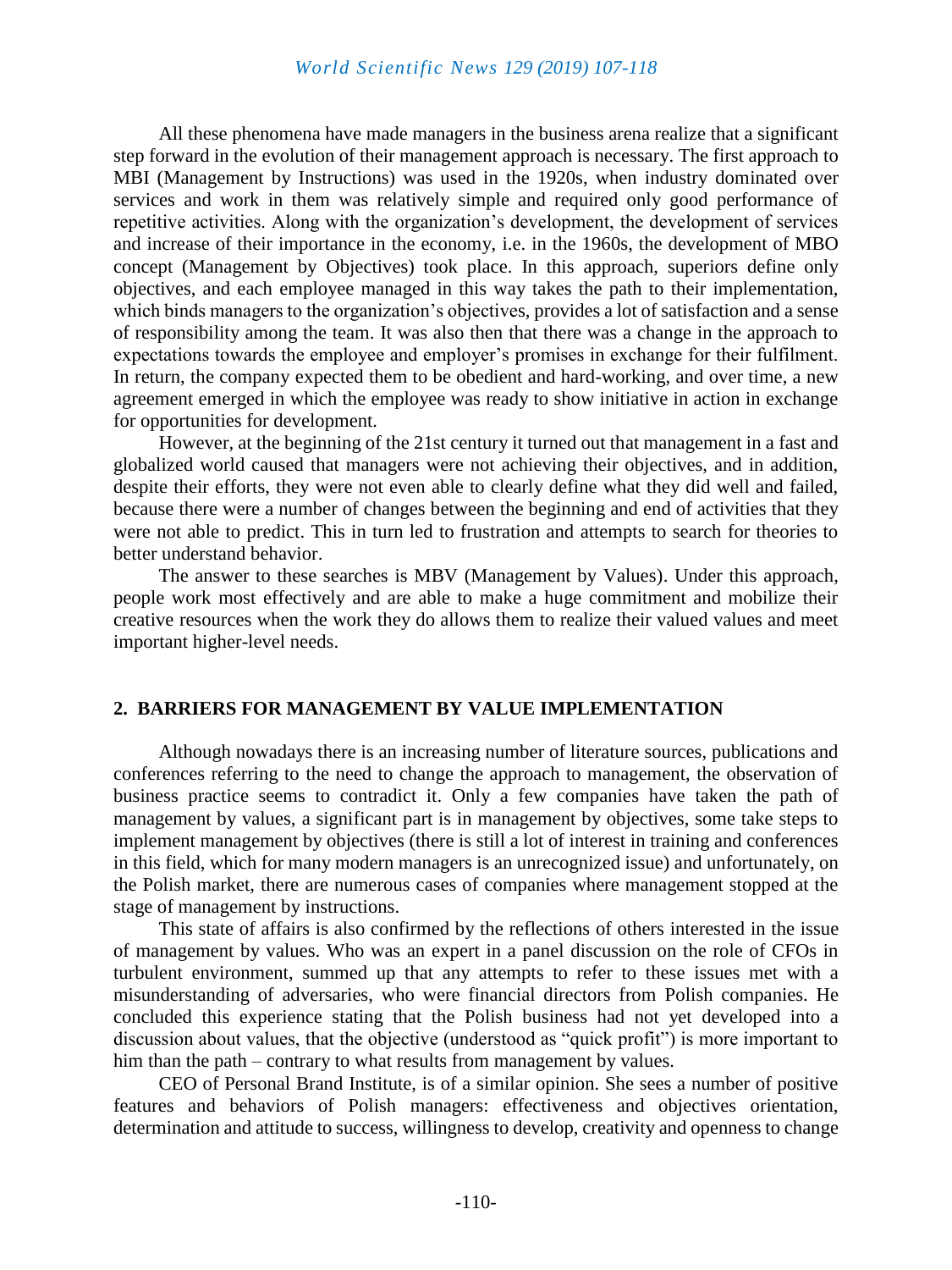as well as flexibility in difficult and changing conditions. However, it also recognizes that effectiveness alone is no longer enough. She believes that Polish managers do not have the concept of how to build their authority on something else than just formal authority and a place in the company's structure, they lack appropriate leadership competences, they are not open to receiving feedback or criticism, and they constantly compare themselves with others. This makes them unable to effectively attract talent, motivate, emphasize strengths and attitudes.

The above considerations lead the author to conclude that the biggest problem of Polish leaders is the lack of ability to manage by values in everyday business practice.

The analysis of historical examples of the evolutionary changes in the approach to management shows two regularities. Firstly, that the change in approach to management is a very difficult phenomenon and entails a great deal of resistance, and secondly that the effects of many decisions in this area have to be expected for even years, which requires consistency and patience. Probably these features are the reason why many companies still do not think about changes in the area of management in the direction of value when planning their development. In addition, the reasons for the low level of interest in concepts of management by values can be found in the difficulty of understanding this concept and in its humanistic approach.

The difficulty in understanding this concept was mainly due to the fact that it is no longer based on known and proven solutions, on motivating with a carrot and stick approach, on accounting for tasks, etc. The second reason is the difficulty in its quantification, the humanistic approach (which in many managers is not recognized as unmeasurable and unspecific) and the fact that the complexity of human behavior is sometimes difficult to predict and plan, and thus management ceases to be dummy variable and only has to accept indirect solutions.

## **3. EXAMPLES OF THE EFFECTIVENESS OF CHANGE IN MANAGEMENT APPROACHES**

Understanding the organization's values and the people who make it is an attempt to answer the seemingly simple question "why?". Why do I do what I do? Why am I here where I am? Do I really only work to make money? And is our company really only to generate profit? Market observations show that the sooner companies understand that profit is the result of their work (a very important, because it ensures survival and development, but only a result) and the sooner they answer the question why they exist, the easier it is to create a code of ethics, or a value system (in practice it exists under different names), which will be inspiring for their employees, and over time will become a source of lasting competitive advantage.

However, even overcoming all of these barriers will not convince many managers to change until they understand and experience the benefits of change for them and their organizations. Managers do not believe in quantifiable benefits that could be said to be "just" change at this level can bring the organization. "Just" as it does not attract big investments, construction, purchase of equipment, etc. but "just" and "only" as it requires a change in the way of thinking, leadership and approach to managing the organization, and this, as shown by the reality of business, is often the most difficult change.

A great example of how a change in approach to management can become revolutionary for the company, and even for the whole economy, is implementation of Total Quality Management (TQM) in Japanese enterprises. A precursor and author of this new thinking,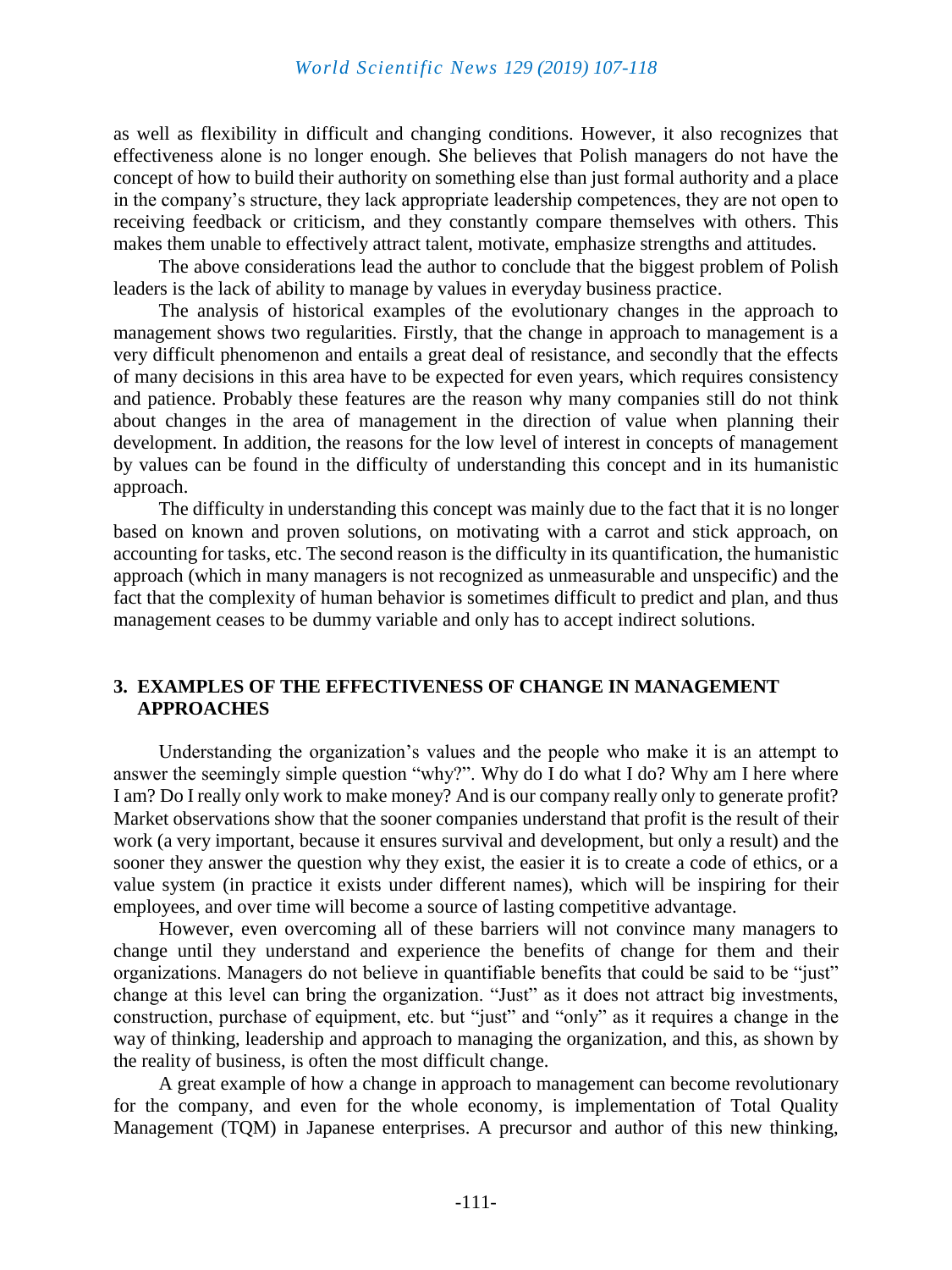William Deming, in which one of the basic recommendations for companies was "Avoid management by objectives. Eliminate management by numbers. Replace management by leadership objectives." W. Deming did not find audience in his country (in the United States), but unlike the Americans, Japanese managers listened and actively implemented the rules he proposed. It led to the fact that the Japanese economy, poorly managed and almost completely destroyed after the Second World War, during the period of imitation in the 1950s – 1960s, at the beginning of the 1990s, became a country which in many areas of its functioning did not give way, or even surpassed the United States, in particular: automotive, electronics and electrical engineering.

For example, between 1982 and 1988, 96,500 international patents were registered worldwide, of which 18,500 in the United States and 15,100 in Japan. In 1985, Japan became the largest car manufacturer in the world (in 1993 Japan manufactured 11.4 million cars and the U.S. 9.5 million, and in 1992 Japan exported 5.7 million cars and the U.S. only 0.9 million). Japanese automotive companies: Toyota, Mazda, Suzuki, Nissan or Honda competed so effectively with American companies such as General Motors, Chrysler or Ford that they were on the verge of bankruptcy. It came to the conclusion that if Americans bought American cars, they preferred models with parts made in Japan. After this experience, when between 1979 and 1982 Ford recorded losses exceeding three billion dollars, W. Deming was invited to cooperate.

The change in management approach after just four years led to Ford becoming the most profitable car company in the United States in 1986 (although at that time General Motors invested 80 billion dollars in modern factories and equipment), in 1992 Ford Taurus became the best-selling car in the United States and Ford Motor Company moved to the second place in the world in terms of the number of cars sold. Jack Welch, an outstanding management practice, put it this way: "There is too much to lose if the mission is not precisely defined and the values are not developed. I don't mean that your company will fail with a bang like Arthur Andersen or Enron – these are extreme examples of the separation between mission and values. I just want to say that the company has never reached its full potential if it only uses empty phrases on the corridor walls." And here we reach the essence of deliberations, despite the fact that approach to the issue of management method, such "intangible", "soft" and "non-business" are the benefits that the organization brings may be not only soft, but also very tangible, hard and "business". This article aims to demonstrate the wide range of benefits resulting from the management of an organization in which values are at its core.

## **4. BENEFICIARIES AND BENEFITS FOR THE COMPANY FROM MANAGEMENT BY VALUES IMPLEMENTATION**

In the face of turbulent times, valued values in a team can, like a lighthouse, help to define the mission, vision and objectives of the organization, facilitate creation and cultivation of a unique organizational culture, provide guidance in the face of change and thus facilitate difficult decisions and crisis management. The instability of many teams, the enormous costs associated with the need to replace one employee with another, which are estimated at up to 12-18 months of salaries (costs associated with leaving, recruitment and adoption costs, reduction in knowledge and productivity, time spent on managing rotation, problems with division of labor or costs associated with the employment of temporary employees, problems with the quality and dissatisfaction of customers, the crumbling resources of qualified employees and the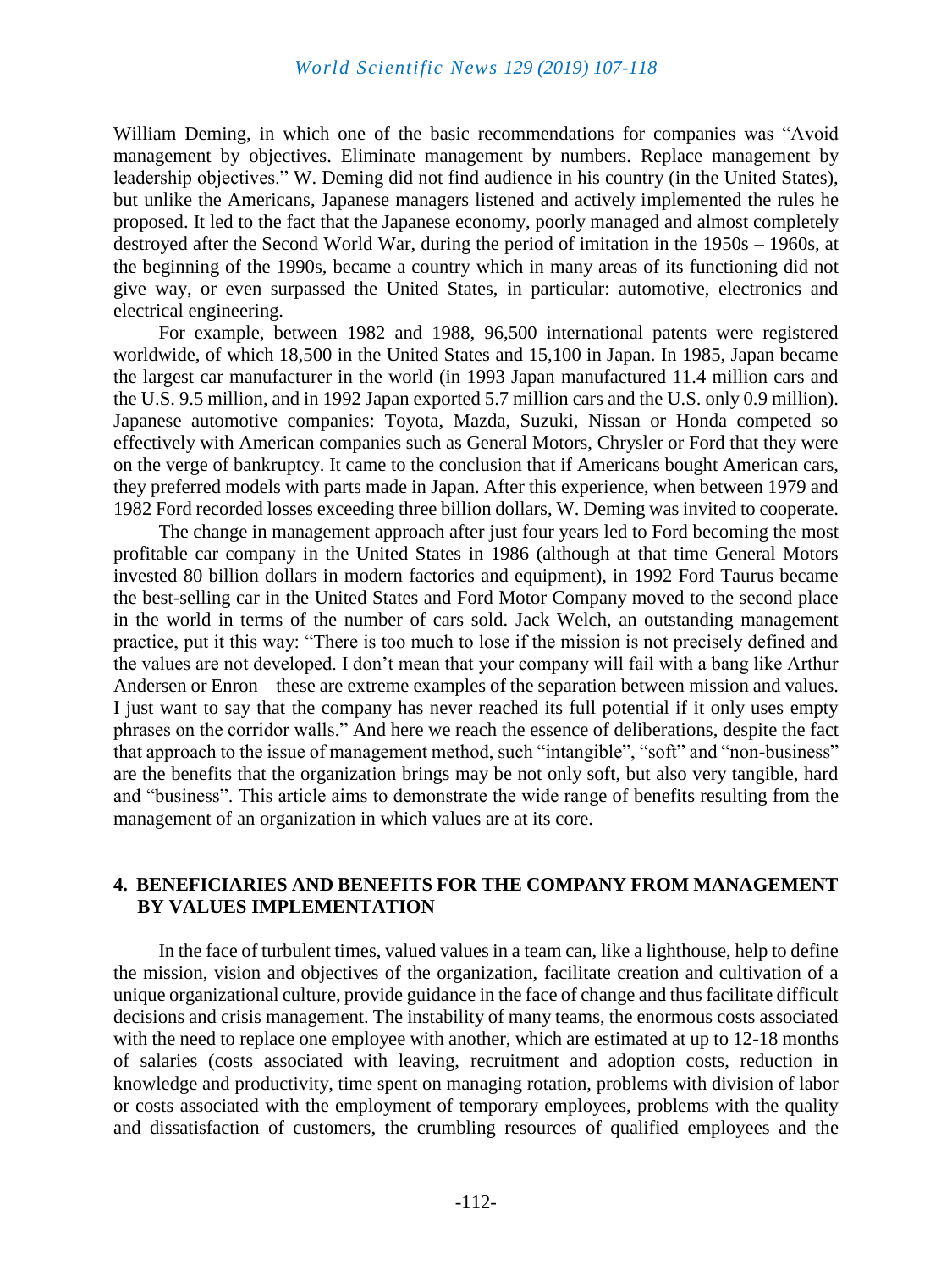spectre of a crisis in the workforce make the competition for talent a new level of competition for companies. Management by values can provide an excellent platform for creating and communicating the employer branding and for building its image as an "employer of choice".

In this area, companies are competing more and more courageously, which is also confirmed by competitions, for example, for the best workplaces, in the Great Place to Work Institute's 2013 ranking of "25 Best International Workplaces in the World" among 6,200 companies from 45 countries, the top is opened by Google, followed by SAS Institute, Netapp and Microsoft.

The undisputed beneficiaries of the management by values implementation are employees who, in the face of insecure employment, blurring of boundaries between personal and professional life, can work in a company that gives them opportunity of self-fulfillment, which confirms their identity and builds affiliation (a cleaning lady in NASA, when asked what she did there, answered that she was sending rockets into space), allows for development in line with aspirations and facilitates functioning in the face of a need to make decisions and maintain continuity in the face of changes.

Implementation of management by values is also a source of undeniable benefits for customers and business partners, who have the opportunity to cooperate with partners or use products or services of trustworthy companies, which is the basis for building lasting business relations, and this in turn provides both parties with a sense of security and stability. In addition, the company managed in this way will be prepared to surprise customers over time, anticipating their expectations and creating their real needs, which can be a source of competitive advantage especially in the context of a modern, demanding and capricious client.

Apart from the fact that an organization with good moral foundations allows attracting and retaining talents in the organization, it additionally increases morale, motivates and integrates teams. It contributes to the awakening of aspirations and inspires to strive for success. This atmosphere stimulates teamwork, strengthens the sense of belonging, and thus promotes taking responsibility. The stimulated increase in employee involvement, which may be reflected in the identification of employees with the developed values, leads to a breakthrough in the perception of individual human role in the organization. Employees declare the need to improve communication in a team and to learn how to work with a group. The leader starts to manage the employees who initiate the solutions. Performing tasks in a recreative manner, in accordance with the specified scope of duties resulting from the form of employment and the position occupied, gives way to creative and independent problem solving. Changes at this level benefit the owner and managers, but not less the employees, who feel a higher level of job satisfaction, have the possibility of self-fulfillment, continuous learning and, according to their own aspirations, developing their own careers. Moreover, management by values can become a carrier of the company's immortality. This fact may be important for managers or owners of an organization, but at the same time it may constitute a basis for developing a unique and distinctive concept of corporate social responsibility on a daily basis.

# **5. IMPACT OF THE MANAGEMENT BY VALUES IMPLEMENTATION ON THE COMPANY'S PROFITABILITY**

Although the above list presents a comprehensive image of benefits for the company, and its multifaceted impact on improving the quality of its activities is almost undisputed, there are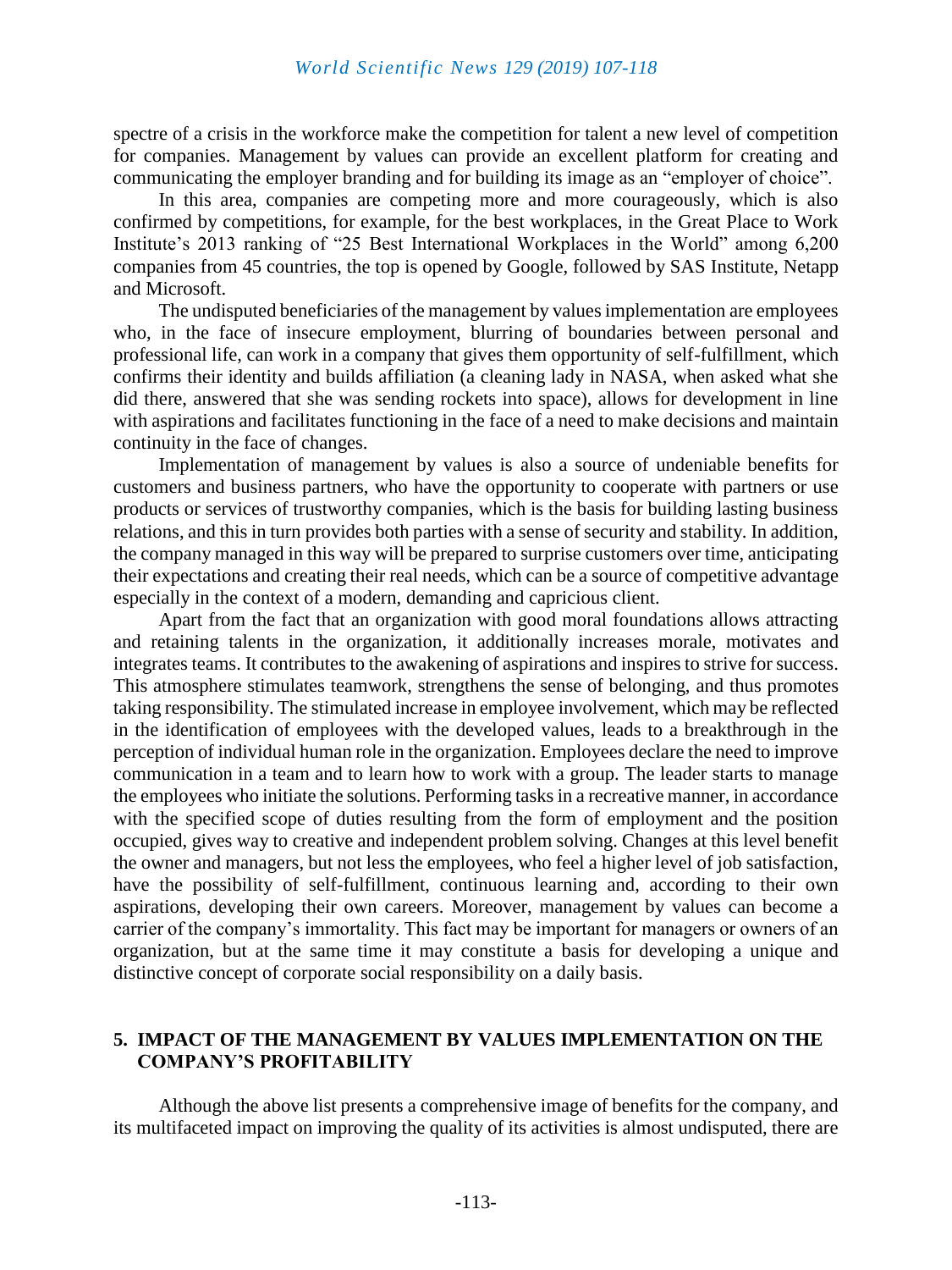often voices raised in everyday business life, such as "but what will it give me?" In many organizations there is an invisible line between soft and hard issues. When asked: "What makes a company more profitable?" the answer is that an increase in revenue or a reduction in costs is at most further associated with a better competitive position. At this point, this invisible border appears and there is no comprehensive image.

With a narrow consideration, managers in their daily struggles look for ways to be better than the competition to sell more, or how to do it cheaper to be more effective. This view is limited almost exclusively to the observation of the effects of complex company activity, and both the increase in revenue and the decrease in costs may be the result of dozens of activities that may be the result of implementing management by values. The broader the perspective of those who look at these issues, the more clearly they will see the benefits of management by values. As a crowning argument in this dilemma concerning the influence of management by values on the effectiveness of an organization, the following diagram should be used

This diagram presents a selective example of the importance of changes introduced by the implementation of a new value-based management style for the organization's profitability (Diagram 2).

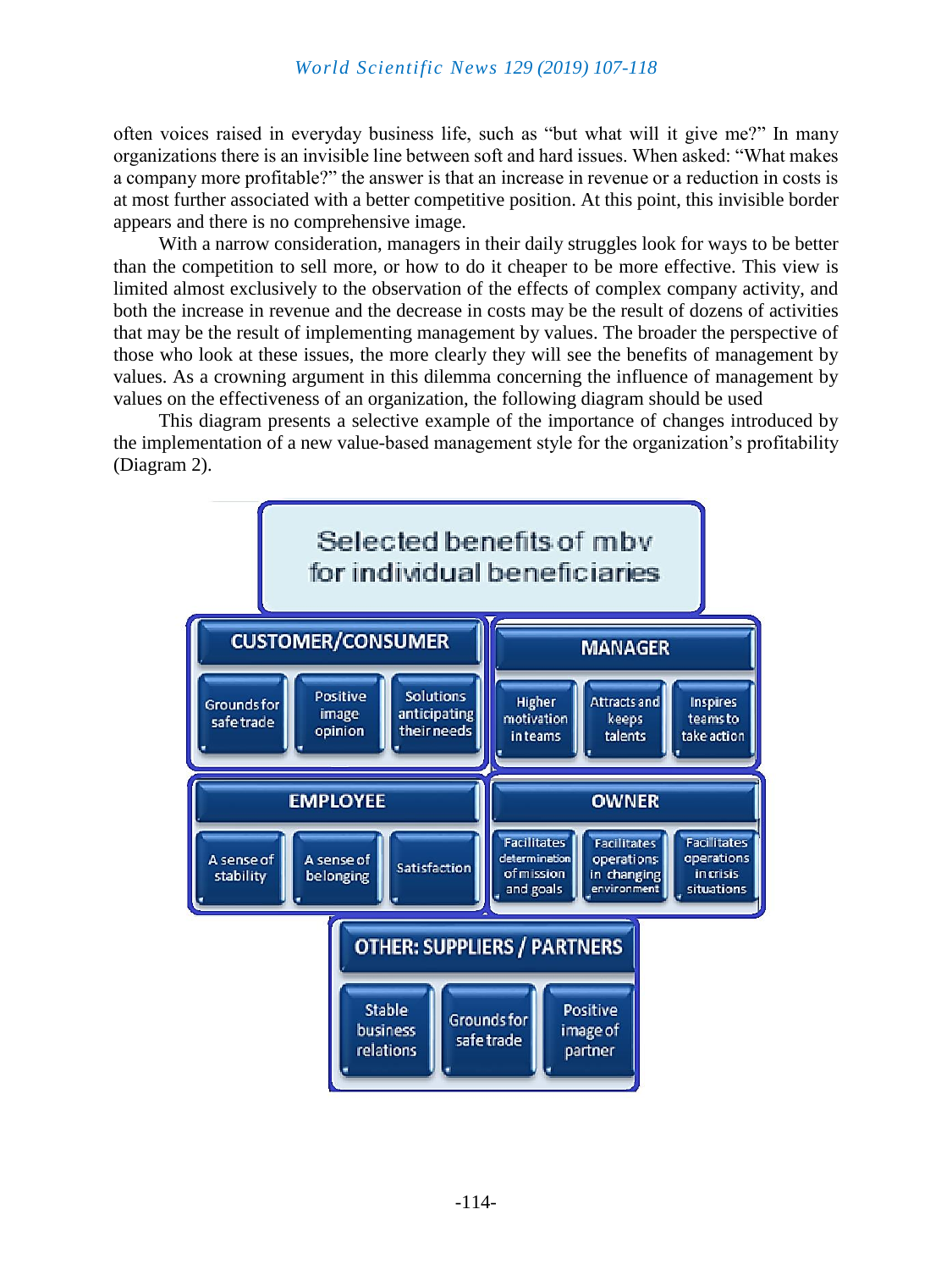



Source: Own elaboration



A better competitive position largely depends on the extent to which the company is ready to develop better and more effective solutions, and this is certainly supported by the organization's activity as the so-called "two-handed", on the one hand, with a clearly defined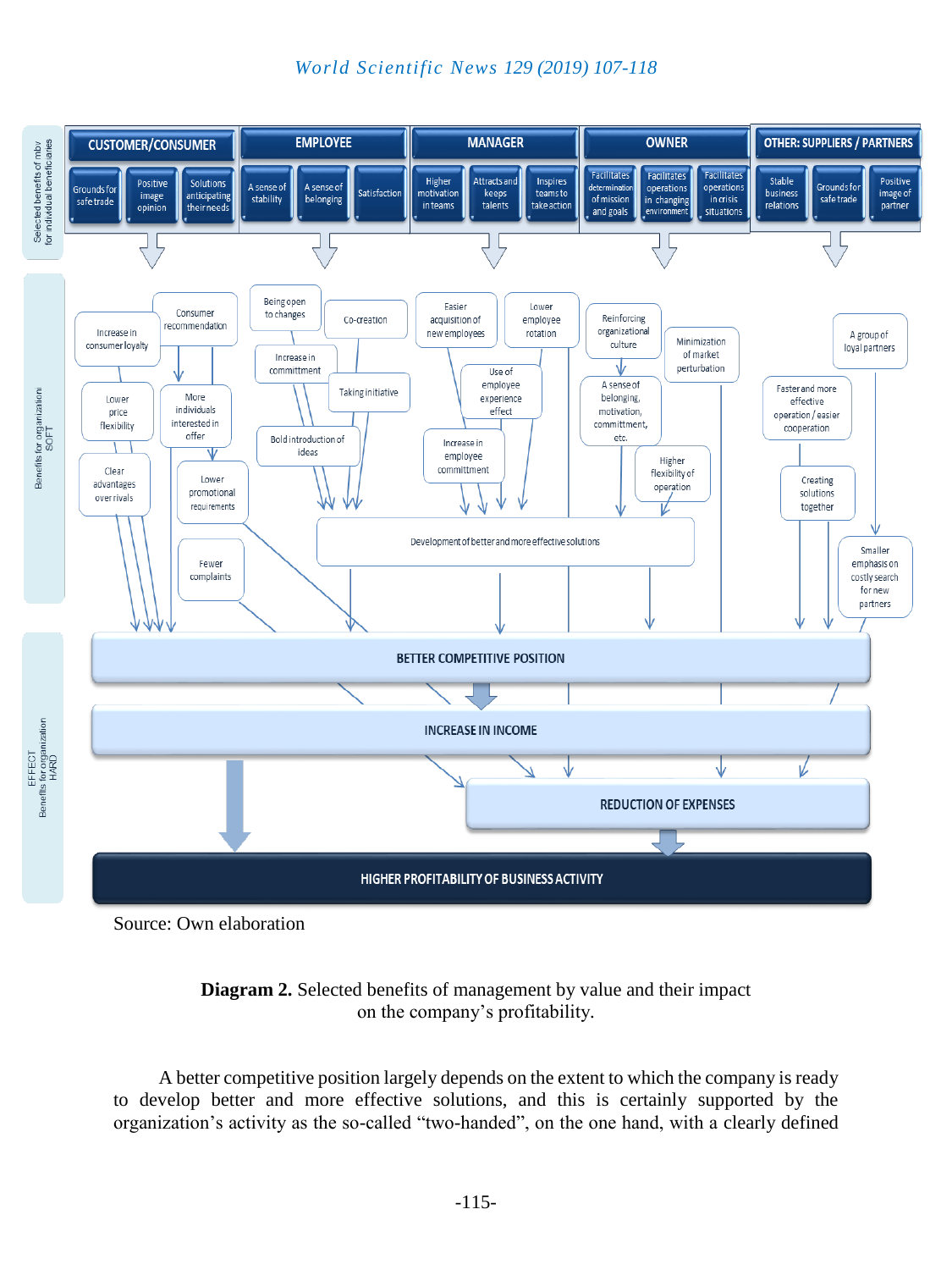direction of action, and on the other hand, open, flexible to unexpected changes in the environment, both closer and further.

The above scheme in its complexity and at the same time simple structure does not require a precise discussion. As an example of conclusions from the data contained in it, the benefits for employees, managers and customers and their impact on the company's profitability are presented below. Employees who have a sense of security, belonging and stability at work, feel satisfaction and fulfillment, are open to change, more willingly and on their own initiative show commitment. Moreover, they boldly propose new ideas and willingly co-create, so that the developed solutions can be a surprise to themselves, to leaders, and most importantly, they often exceed the expectations and needs of customers, which is an image of marketing business management.

Such an approach results in the development of better, unique solutions, which translates into a better competitive position and results in higher revenues. Manager, whose management by values enables, among others, better motivation of teams, facilitates attracting and retaining talents and inspires teams to act, feels that thanks to the stability of teams, they can use the effect of employees' experience. Even in situations when it is necessary to change an employee or expand the team, it is very easy to find a new, competent candidate. It feels an increase in the involvement of employees, which obviously favors the development of better market solutions. Lower employee turnover also means lower costs of acquisition and maintenance, which, contrary to the original feelings, may have a significant impact on the organization's profitability.

Apart from internal beneficiaries of management by values, this approach is used by customers who perceive solutions anticipating their needs, have a positive image of the organization, see and accentuate its competitive advantages, feel secure in purchases, become more loyal and often less flexible in price changes. Additionally, a satisfied customer often becomes a source of the best, because reliable, market recommendations of a given company or brand, which broadens the group of those interested in the offer. All these phenomena translate into the improvement of the company's competitive position and form the basis for generating higher revenues, but at the same time some of them, in particular the phenomenon of positive opinions on the company or brand, enable to reduce the promotion costs, which goes into the phase of social recommendations.

All of the above considerations lead to a common denominator that both the increase in revenue and in many areas cost reduction will influence the better profitability of the organization, but in order to understand the true source of profits it is worth to look at the organization more broadly and understand that a good foundation of the organization, based on developed and consistently respected values, will enable to benefit from all areas of its functioning, including financial ones.

Undertaking the challenge of developing and managing own organization by values, it is necessary to be aware of several important facts that are inseparably related to it. Management by values requires the organization to be guided by a process of change, requires full involvement of both the key people in the company and all its employees, and the beginning of this process must be very well thought through, because not completing it can bring more losses than benefits to the organization. In addition, its measurable effects, in the form of a change in the culture of the entire organization, sometimes have to be expected even for a few years, hence the decision to implement it must be strategic in nature, and implementation requires great consistency.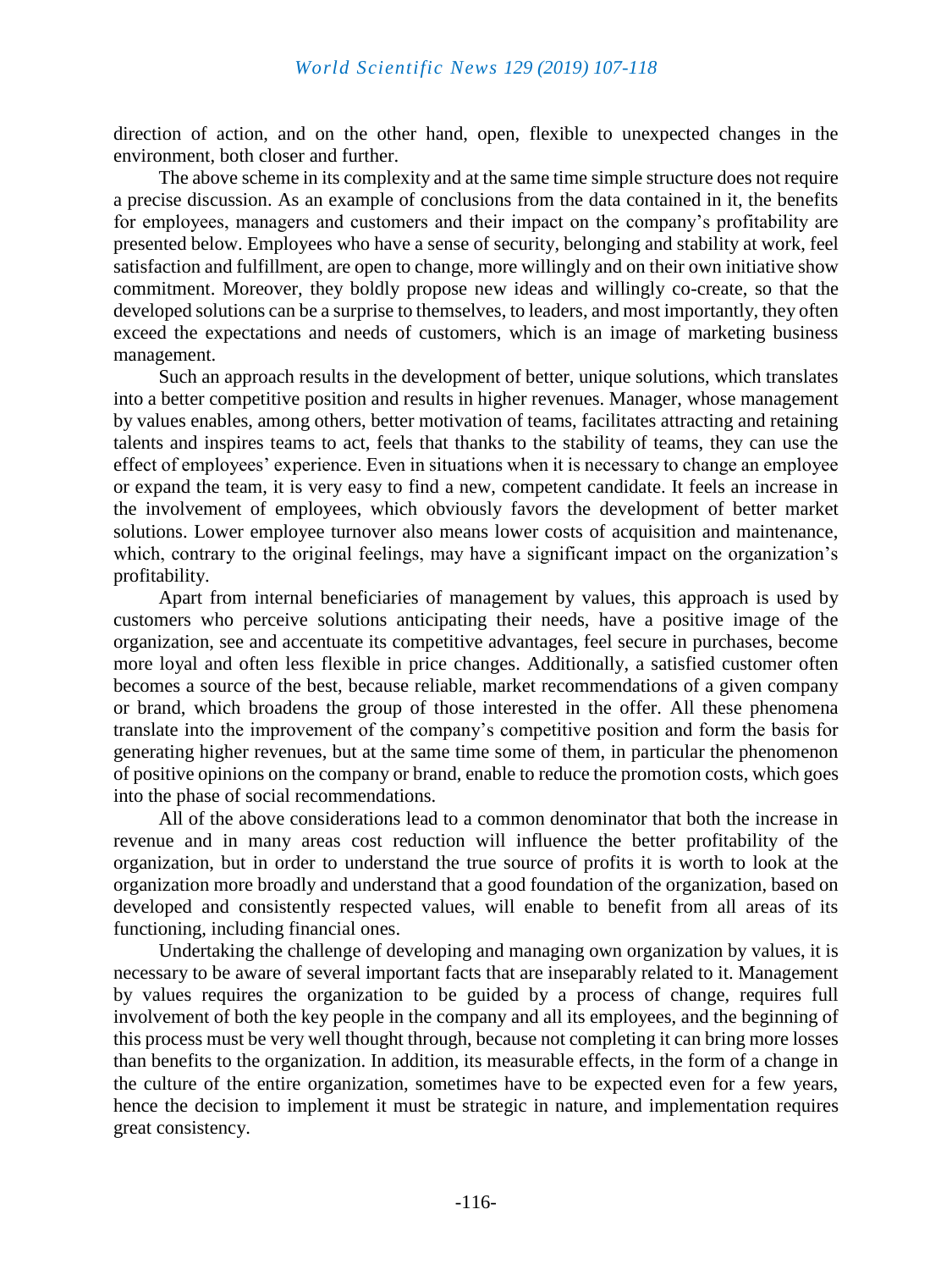## **6. CONCLUSIONS**

Management by values provides measurable benefits for employees, consumers, owners, managers and other business partners. These are not just benefits described as "soft", but can also unambiguously become a source of efficiency improvement. The only question that arises is how many entrepreneurs and managers will be ready to break through the barriers mentioned above and take the trouble to carry out their organization and its employees through a long process of change. However, it is undoubtedly the fact that those who will undertake this effort in the long run will create a unique organization, will gain a source of lasting market advantage, and as a result will also increase the profitability of their activities.

#### **References**

- [1] Hillman, A. J., & Keim, G. D. (2001). Shareholder value, stakeholder management, and social issues: what's the bottom line?. *Strategic Management Journal*, 22(2), 125-139
- [2] Petrash, G. (1996). Dow's journey to a knowledge value management culture. *European Management Journal*, 14(4), 365-373
- [3] Hines, P., Rich, N., Bicheno, J., Brunt, D., Taylor, D., Butterworth, C., & Sullivan, J. (1998). Value stream management. *The International Journal of Logistics Management*, 9(1), 25-42
- [4] Gibbert, M., Leibold, M., & Probst, G. (2002). Five styles of customer knowledge management, and how smart companies use them to create value. *European Management Mournal*, 20(5), 459-469
- [5] Rahim, A. and Bonoma, T. V. 1979. Managing organizational conflict: a model for diagnosis and intervention. *Psychological Reports*, 44: 1323-1344
- [6] Rahim, A., Magner, N. R. and Shapiro, D. 2000. Do justice perceptions influences styles of handling conflict with supervisions?. *International Journal of Conflict Management*, 11(1): 9-31
- [7] Rahim, M. A. and Magner, N. R. 1995. Confirmatory factor analysis of the styles of handling interpersonal conflict: first-order factor model and its invariance across groups. *Journal of Applied Psychology*, 80(1): 122-132
- [8] Rescher, N. 1969. *Introduction to Value Theory*, New Jersey: Prentice-Hall Inc.
- [9] Stewart, R. (2004). The Integration of the Performance Measures Process into Value Studies. *Proceedings of 44th Annual SAVE International Conference- Strategies and Techniques to Enhance Value,* Montreal, Canada, 12–15 July.
- [10] Ward, S. C., Curtis, B., and Chapman, C. B. (1991). Objectives and Performance in Construction Projects. *Construction Management and Economics,* 9, 343-353
- [11] Westerveld, E. (2003). The Project Excellence Model?: Linking Success Criteria and Critical Success Factors. *International Journal of Project Management,* 21(6), 411-418
- [12] Deming, W.E. (1982) Quality, Productivity, and Competitive Position, MIT Center for Advanced Engineering Study: Boston, MA.